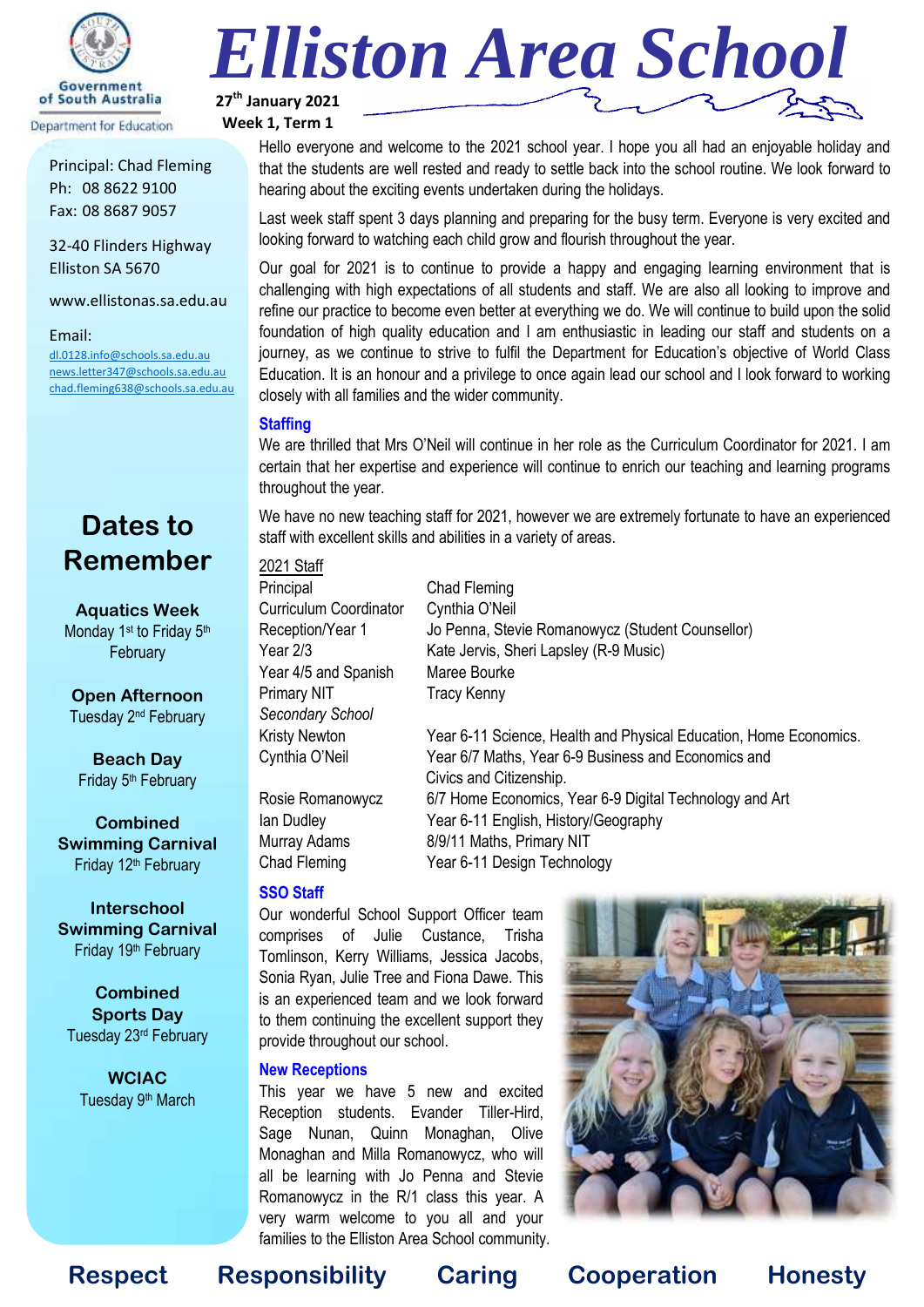



### **Week 1, Term 1**

# **Our 2021 enrolments are 71 students from Reception to Year 11.**

### **Student Teacher**

This Term we welcome Miss Sian Ford who will be working as a student teacher in the 4/5 class. Miss Ford is from Port Lincoln and is in her 4<sup>th</sup> year at the University of Tasmania.

# **Elliston RSL Memorial Children's Centre Temporary Relocation**

We are excited to welcome back the Elliston RSL Memorial Children Centre to our school, who will continue their temporarily relocation to our Science Lab during. There have been some fencing built to create a safe play area for the children with some additional infrastructure taking place over the next few weeks. We are extremely happy to accommodate the staff and children at our school wait with anticipation on a final decision of their current site.

### **Enrolment Packs**

Each year we send home to all families a hard copy of the important information that details the day to day operations of the school. Please ensure you read all the available information, sign the appropriate forms and return to school by the end of this week. This is also an important opportunity to inform the school of any changes to your contact details.

# **Communication**

At Elliston Area School we strongly encourage open dialogue between home and school. It is important that families are up to date with class routines, curriculum events and individual progress being made throughout the year. Parent/Caregiver and Teacher interviews are held at the End of Terms 1 and 3 with detailed written reports being sent home at the end of Terms 2 and 4. The secondary students receive mid semester updates at the end of Terms 1 and 3. Your child's teacher is always available to discuss their education. Please don't hesitate to contact them through a diary note or by ringing the school to arrange a time to meet (or an alternative means of communication outlined in the class newsletter). I am also always available to discuss your child's education. **Please find our school 'Raising a complaint' procedure attached to the enrolment information for 2021**. We look forward to continuing our positive relationships and communication with families about your child/ren's learning. Please keep an eye out for your child's classroom introductory letter from their teacher outlining class routines and expectations.

# **Elliston Area School is a NUT AWARE school**

At Elliston Area School we are concerned about the safety and well-being of all students. Many of you will know someone who is affected by anaphylaxis, a life threatening allergic reaction. Our school is an allergy aware school. Staff have had training in severe allergy management and we have implemented a variety of strategies and routines to help keep the risk of anaphylaxis to a minimum.

As you may know we have people at our school who live with the risk of an anaphylactic reaction to nuts. These people do a fantastic job at keeping themselves safe and we will continue to educate all our students on the importance of not sharing food with others and washing our hands and mouths after eating. This is a whole school approach as we continue to minimise risks while ensuring all students remain safe and healthy.

#### **Aquatics Week**

This year we are undertaking a trial of holding Aquatics Week in Week 2 (NEXT WEEK). Once again, we have Jenny Chesson (Instructor in Charge) from the Ceduna Far West Aquatics Centre and her experienced team of instructors. We are enormously grateful that the team is willing to travel to Elliston and deliver our aquatics program. The week will include a variety of beach and surf safety and survival information as well as providing our students with the opportunity to paddle board, kayak, windsurf, snorkel and surf. The majority of the program will take place at the front beach pontoon with a possible day at Walkers Rocks for surfing. Each class will attend the aquatic program with a finale Beach Day on Friday. Please find the Aquatic and Beach Day information in your enrolment pack.

#### **Open Afternoon**

On Tuesday the 2<sup>nd</sup> of February (next Tuesday) we will be holding an Open Afternoon from 3.25pm-4.00pm where parents/caregivers and family members will be invited, together with the students, to visit your child's classroom. Teachers will be available to answer any questions that have arisen from the 2021 class introduction letter and to have an informal chat. There will be no formal class presentation and please remember to sign in with your QR code and enact social distancing of 1.5m. (Covid-19 information later in the Newsletter)

**Respect Responsibility Caring Cooperation Honesty**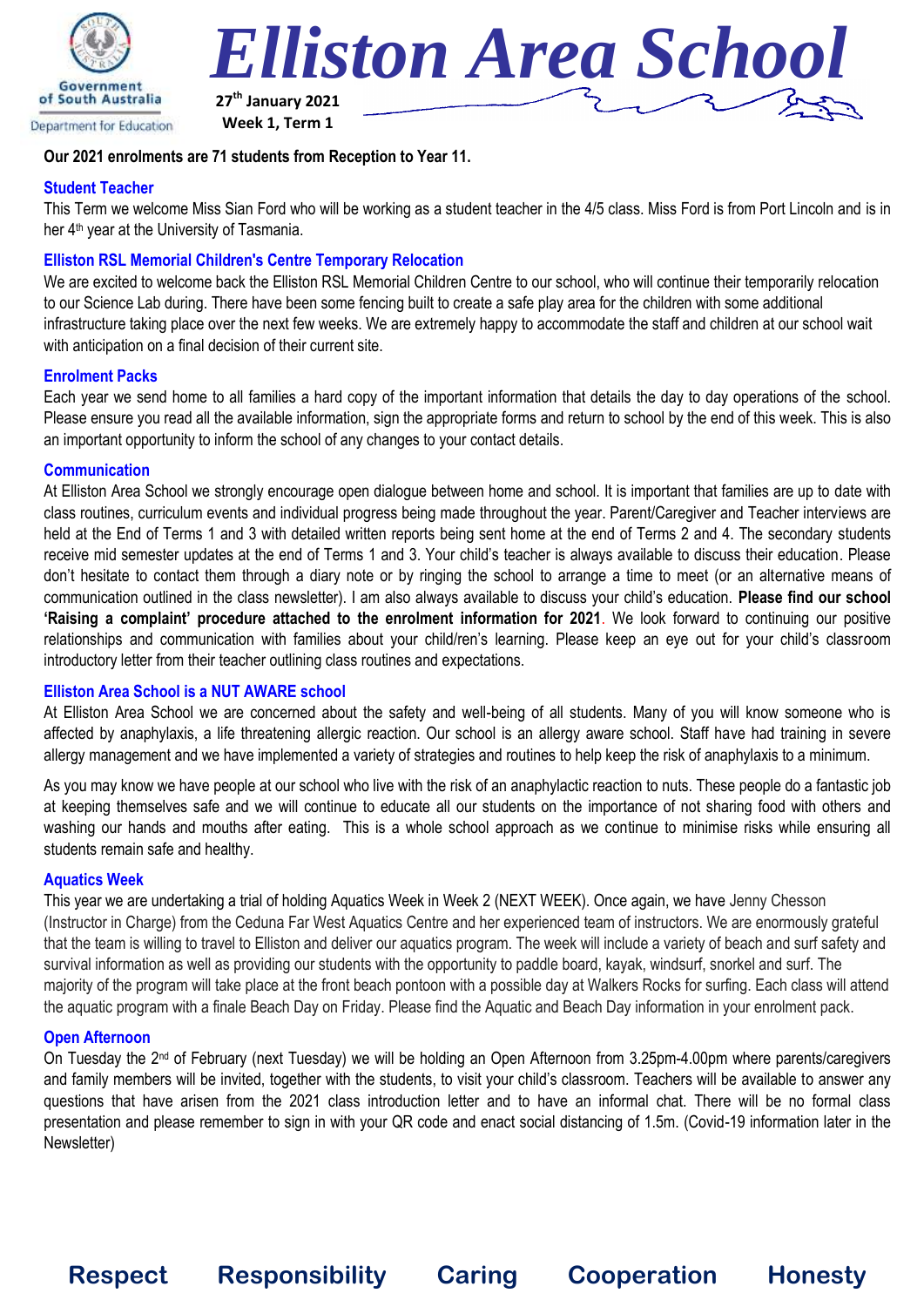



**Swimming Carnival**

Once again this year we will be holding a combined Swimming Carnival with Lock Area School at the Lock Swimming Pool. This year's carnival will be held on **Friday the 12th of February** (Week 3). For this event to take place, we will require a significant amount of community support to transport students to and from Lock for the day. We also plan to hold swimming practice times at the front beach in preparation for the carnival. We look forward to keeping you informed of the finer details of the carnival and practice times as they come to hand. Participating in this event provides our students with the opportunity to compete in the Interschool Swimming Carnival at Wudinna on Friday the 19<sup>th</sup> of February. Karcultaby and Miltaburra Area Schools hold a similar combined Carnival and between the four school the fastest two times for each event will be picked in the combined schools Interschool team. Please keep a look out for further information.

#### **Sports Day**

I am very excited to announce that in Week 5 **(Tuesday February 23rd)** we will be holding a trial of a Combined Sports Day with Lock Area School at Elliston town oval. The event will include all track and field events with some alterations to our normal program. We also anticipate a new 300m running track. Further information regarding our Combined Sports Day will be made available in the coming weeks.

#### **Digital School**

Elliston Area School is committed to decreasing our environmental footprint. With this in mind it is important to remind families that the School Newsletter can be accessed via email, school stream or on our website. However, if you would like to receive a hard copy of your newsletter, please inform the school and we will be happy to accommodate. If you are a community member who pays for the newsletter service this will continue as normal, as well as having the option to receiving a digital copy at no cost. Please simply inform our front office staff. All other school communication to families will take place via email, such as camps and excursion information, special functions and celebrations days, etc. Once again we thank you for your support.

Detailed newsletters will be sent home in **Odd Weeks** of the Term with Community Notes and Celebrations of Learning arriving on **Even Weeks.**

#### **Bush Fire Danger**

Elliston Area School is a high fire danger school with a 'risk rating' of R1 – extreme to very high risk or R2 – high risk. This rating applies to all schools and preschools in designated bushfire-prone areas.

In the event that the CFS declares the West Coast District a **CATASTROPHIC** fire danger day, Elliston Area School will be **CLOSED** all day and no persons (including all staff and students) will be permitted on site. In addition, all school transport services including the Sheringa - Bramfield bus will be cancelled. If the CFS elevates an existing fire danger rating to catastrophic during the day, all schools, preschools and transport services will remain open and operate as normal unless otherwise advised.

To ensure that all families are up to date with Department for Education Policies, I encourage you to read the BUSHFIRE AND YOUR CHILD'S SCHOOL OR PRESCHOOL brochure which can be accessed [here.](https://www.education.sa.gov.au/sites/default/files/bushfire-and-your-childs-school-or-preschool-brochure.pdf)

If you have further information please don't hesitate to contact me.

### **COVID-19**

The threat of Covid-19 remains in our community and it is important that everyone is aware of the latest protocols. We need to continue to remain flexible and prepared that on any given day our school may close and off site learning may be enacted. It is important that students and families are well prepared.

**Respect Responsibility Caring Cooperation Honesty**

#### Department for Education COVID-19 information

The following activities can resume/continue providing government health advice and physical distancing requirements are strictly followed:

- parents, volunteers, departmental support and other service providers may enter school and preschool grounds
- school assemblies, graduations and concerts
- all intrastate camps and excursions (SA Health approval is not currently required)
- all school sport competitions, sports days and carnivals, including inter-school competitions
- inter-school choirs, bands and other performing art activities
- school formals, socials and discos
- playgroups and occasional care
- professional learning activities.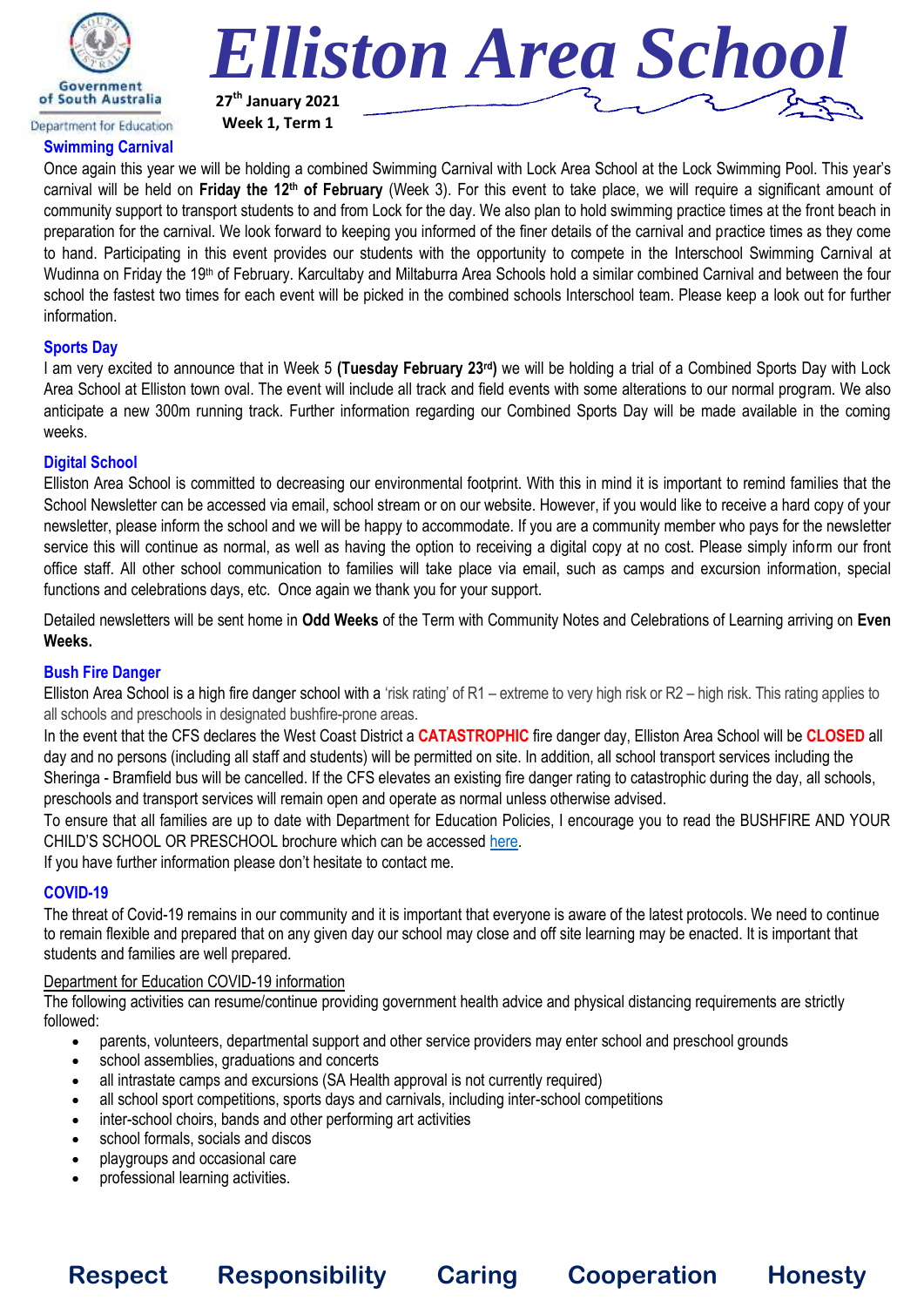

Department for Education



**Week 1, Term 1**

Requirements that remain in place

- **It's important that students and staff stay home if they are unwell.**
- Adults, including parents must continue to physical distance wherever possible, including at school pick up and drop off or when attending school assemblies and concerts.
- All overseas travel remains on hold.
- Schools are advised against booking interstate camps due to the changing nature of border restrictions.
- The current increased cleaning at all sites will continue.

### QR codes

SA Health has a plan to gradually rollout the COVID SAfe Check-in system across the state.

As such, the implementation and use of QR codes will be staggered in all South Australian schools and preschools, with codes being made available to **Elliston Area School from Monday February 1st 2021**:

- All adults (including staff and parents) entering the site must check-in by scanning the QR code or completing the paper recording log template.
- Children and students (including adult students) do not need to check-in.
- Please note the COVID SAfe Check-in is purely for SA Health contact tracing purposes and doesn't replace our normal visitor sign-in process. All guests should continue to sign in at the front office on arrival.

I appreciate that this is a great deal of information for our Week 1 Newsletter and please feel free to contact me to discuss any information further.

As we settle into our Term 1 routines, I hope everyone has a wonderful week.

**Chad Fleming Principal**

# **School News**

| <b>Lunch Time Toasties</b>                      |                                                                             |                                                         | <b>Hats</b>        |                |  |  |  |
|-------------------------------------------------|-----------------------------------------------------------------------------|---------------------------------------------------------|--------------------|----------------|--|--|--|
|                                                 | Just a friendly reminder to families that Toasties can be sent to school to | A reminder that this term students are expected to wear |                    |                |  |  |  |
|                                                 | be heated for student lunches. Please ensure that sandwiches to be          | broad brimmed hats during outdoor activities such as    |                    |                |  |  |  |
|                                                 | toasted are in paper bags (NOT PLASTIC) and clearly labelled. Toasties      | PE and at play times.                                   |                    |                |  |  |  |
|                                                 | are the only foods permitted to be heated up for school lunches. Thank      |                                                         |                    |                |  |  |  |
| you for your support.                           |                                                                             |                                                         |                    |                |  |  |  |
| ELLISTON AREA SCHOOL - 2021 Newsletter          |                                                                             |                                                         |                    |                |  |  |  |
|                                                 |                                                                             |                                                         |                    |                |  |  |  |
|                                                 |                                                                             |                                                         |                    |                |  |  |  |
|                                                 |                                                                             |                                                         |                    |                |  |  |  |
|                                                 |                                                                             |                                                         |                    |                |  |  |  |
| Newsletter hard copy \$25.00 or Email copy free |                                                                             |                                                         |                    |                |  |  |  |
|                                                 |                                                                             |                                                         |                    |                |  |  |  |
| $\Box$ - I would like a hard copy               |                                                                             |                                                         |                    |                |  |  |  |
|                                                 |                                                                             |                                                         |                    |                |  |  |  |
| $\Box$ - I would like an email copy             |                                                                             |                                                         |                    |                |  |  |  |
| Email address                                   |                                                                             |                                                         |                    |                |  |  |  |
|                                                 |                                                                             |                                                         |                    |                |  |  |  |
|                                                 |                                                                             |                                                         |                    |                |  |  |  |
|                                                 |                                                                             |                                                         |                    |                |  |  |  |
| Please return to school. Thanks                 |                                                                             |                                                         |                    |                |  |  |  |
|                                                 |                                                                             |                                                         |                    |                |  |  |  |
|                                                 |                                                                             |                                                         |                    |                |  |  |  |
| <b>Respect</b>                                  | <b>Responsibility</b>                                                       | <b>Caring</b>                                           | <b>Cooperation</b> | <b>Honestv</b> |  |  |  |